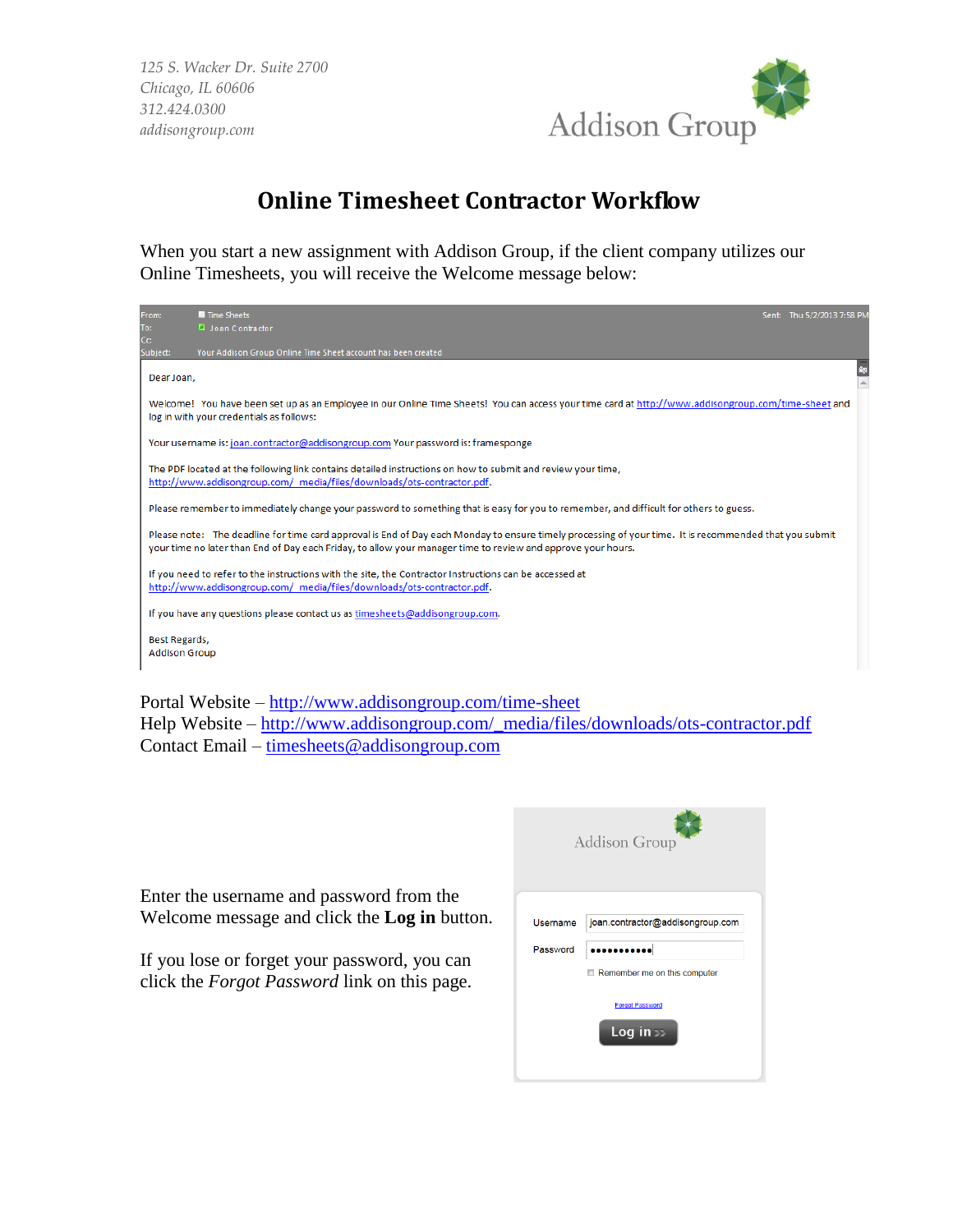*125 S. Wacker Dr. Suite 2700 Chicago, IL 60606 312.424.0300 addisongroup.com*



| <b>Contractor, Ioan</b> |          |  |    |  |                |                |                                                                                                         | Time Period: -                                                                                |  |
|-------------------------|----------|--|----|--|----------------|----------------|---------------------------------------------------------------------------------------------------------|-----------------------------------------------------------------------------------------------|--|
| Assignment:             |          |  |    |  |                |                | Total Hours: Total Expenses:<br>Reception - contract to help Marissa (Demo Company Inc. - Approver, J - |                                                                                               |  |
| <b>Timesheets</b>       |          |  |    |  |                | <b>Reports</b> |                                                                                                         | <b>Timesheet Status: Not Created</b>                                                          |  |
| <b>Timesheet Period</b> |          |  |    |  |                |                |                                                                                                         | <b>Create Timesheet</b>                                                                       |  |
|                         | May 2013 |  |    |  |                |                |                                                                                                         | Create a new timesheet:<br><b>O</b> Blank Timesheet                                           |  |
|                         |          |  |    |  |                |                |                                                                                                         | © Copy Previous Timesheet                                                                     |  |
|                         |          |  |    |  | $10$ $11$ $12$ |                |                                                                                                         | © No Hours - this will automatically approve the timesheet with no hours and cannot be undone |  |
|                         |          |  | 16 |  | $17$ 18        | 19             |                                                                                                         | Create                                                                                        |  |
|                         |          |  |    |  | 23 24 25 26    |                |                                                                                                         |                                                                                               |  |
|                         |          |  |    |  |                |                |                                                                                                         |                                                                                               |  |

- The Assignment field will have the Job Title, Company name and their name. This can be used if you have worked multiple assignments within a week.
- The **Status** will be *Not Created*, *In Progress*, *Submitted*, *Approved* or *Rejected*
- Please make sure that the Calendar shows the desired week is highlighted
- Create Timesheet
	- o **Blank Timesheet**
	- o **Copy Previous Timesheet** This is convenient if you have similar hours from the previous week
	- o **No Hours** is used if the contractor did not work in a given week
		- Vacation
		- **Sick Time**
		- **•** Office Closure
		- Note the system assumes that a timesheet should be turned in and will continue to trigger the reminder for a week until something is entered.
- Clicking Create moves on to the next step